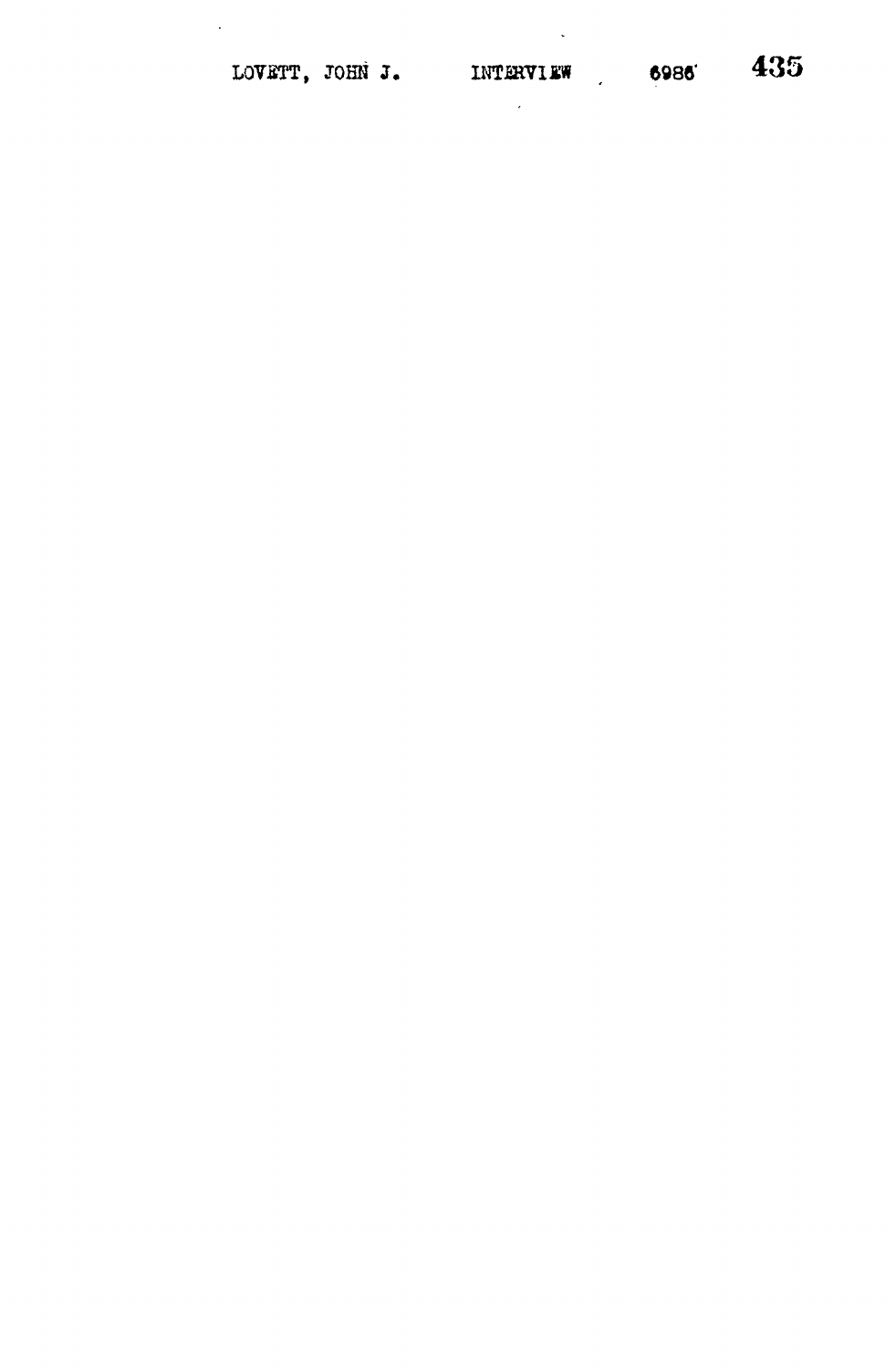|                                                                                                                                                                                                                                    | $-8 -$                         |            |                                                                                   |
|------------------------------------------------------------------------------------------------------------------------------------------------------------------------------------------------------------------------------------|--------------------------------|------------|-----------------------------------------------------------------------------------|
|                                                                                                                                                                                                                                    |                                |            | Form $A-(S-149)$                                                                  |
| DIOGRAFHY FORM<br>WORKS FROGRESS ADMINISTRATION                                                                                                                                                                                    |                                |            |                                                                                   |
| - 436<br>Indian-Pioneer History Project for Oklahoma                                                                                                                                                                               |                                |            |                                                                                   |
| LOVETT, JOHN J.                                                                                                                                                                                                                    |                                | INTERVICW. | 6986.                                                                             |
|                                                                                                                                                                                                                                    |                                |            |                                                                                   |
|                                                                                                                                                                                                                                    |                                |            |                                                                                   |
| Field Worker's name ___________ Wylie Thornton.                                                                                                                                                                                    |                                |            |                                                                                   |
| This report made on (date) July 25, 1937,                                                                                                                                                                                          |                                |            | 193                                                                               |
|                                                                                                                                                                                                                                    |                                |            |                                                                                   |
|                                                                                                                                                                                                                                    |                                |            |                                                                                   |
|                                                                                                                                                                                                                                    |                                |            |                                                                                   |
| 2. Post Office Address ____ rahlequah, Oklahomu.                                                                                                                                                                                   |                                |            |                                                                                   |
| 3. Residence address (or location) top-ral Delivery.                                                                                                                                                                               |                                |            |                                                                                   |
| 4. DATE OF BIRTH: Month <u>warch</u> Day 4 Year 1878.                                                                                                                                                                              |                                |            |                                                                                   |
| 5. Place of birth <b>Carfield Constant Constant Constant Constant Constant Constant Constant Constant Constant Constant Constant Constant Constant Constant Constant Constant Constant Constant Constant Constant Constant Con</b> |                                |            |                                                                                   |
|                                                                                                                                                                                                                                    |                                |            |                                                                                   |
|                                                                                                                                                                                                                                    |                                |            | 6. Mane of Father William Lovett. Place of birth Garfield County.                 |
|                                                                                                                                                                                                                                    |                                |            | . Indian Territory.<br>Other information about father Wed near his old home town. |
| Name of Mother Namnie Pettit.<br>7.                                                                                                                                                                                                |                                |            | Place of birth Garfield                                                           |
|                                                                                                                                                                                                                                    | Other information about mother |            | County.<br>Garfield County, Indian Terr.                                          |
|                                                                                                                                                                                                                                    |                                |            |                                                                                   |

Notes or complete narrative by the field worker dealing with the life and story of the person interviewed. Refer to Manual for suggested subjects and questions. Continue on blank sheets if necessary and attach firmly to this form. Number of sheets attached  $\frac{6}{1}$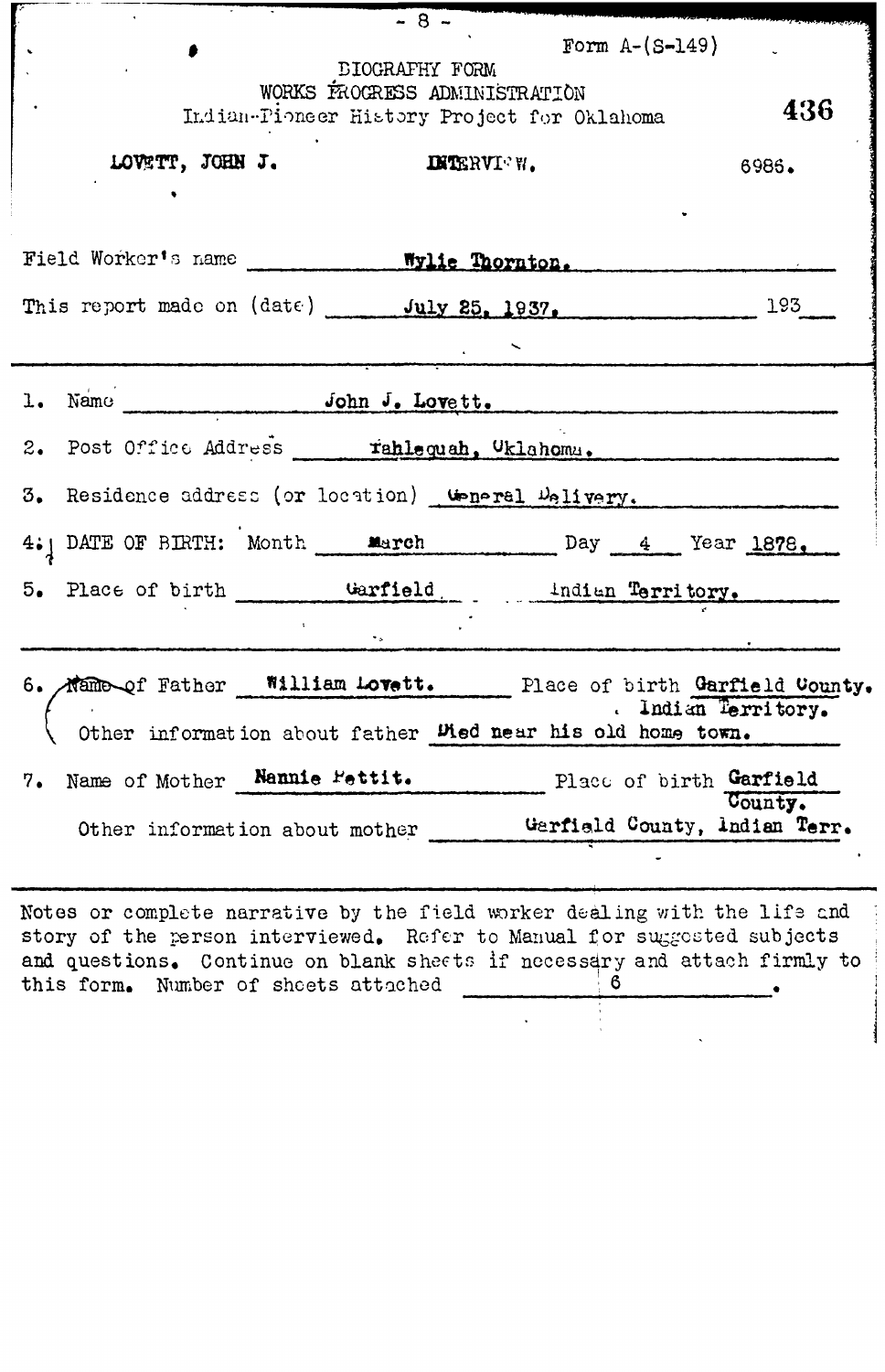L0V5TT, JOHN J. • INTER? 32 V " 6986.'

Wylie Thornton, Fiald Worker. July 25, 193?.

> An Interview With John Lovett, Yahlequah, Oklahona,'

I was born near Gabriel, Jndian Territory, on **March 4th. 1878, and lived there until**  $k$ **he last two or three**  $\cdot$ years. I was raited by £, L. Cookson right out there in the Cookson mills and 1 suppose those mountains were named after Mr. Cookson's people.

My father died when  $\frac{1}{2}$  was about six or seven years of age and 1 lost my mother when I was nine or ten years old.  $x$ . Cookson had been a real father to me; he gave me all the education you could expect an Indian boy to get away back there; any way Mr. Cookson gave me enough education to keep me from going bad like most of the boys did who were brought up under the old environment in those wild hills. I saw plenty of those boys "go bad".

The names of a few 1 knew that did "go bad: Fred Walker, Ed Lockhart, Mose Miller, John Miller, Jim Miller, henry Starr, and ton French, and a lot of others.

1 knew about how they operated and 1 knew the places where they received aid and were given their meals. I will  $\mathbf{J}_{\mathbf{A}}$ 

**437**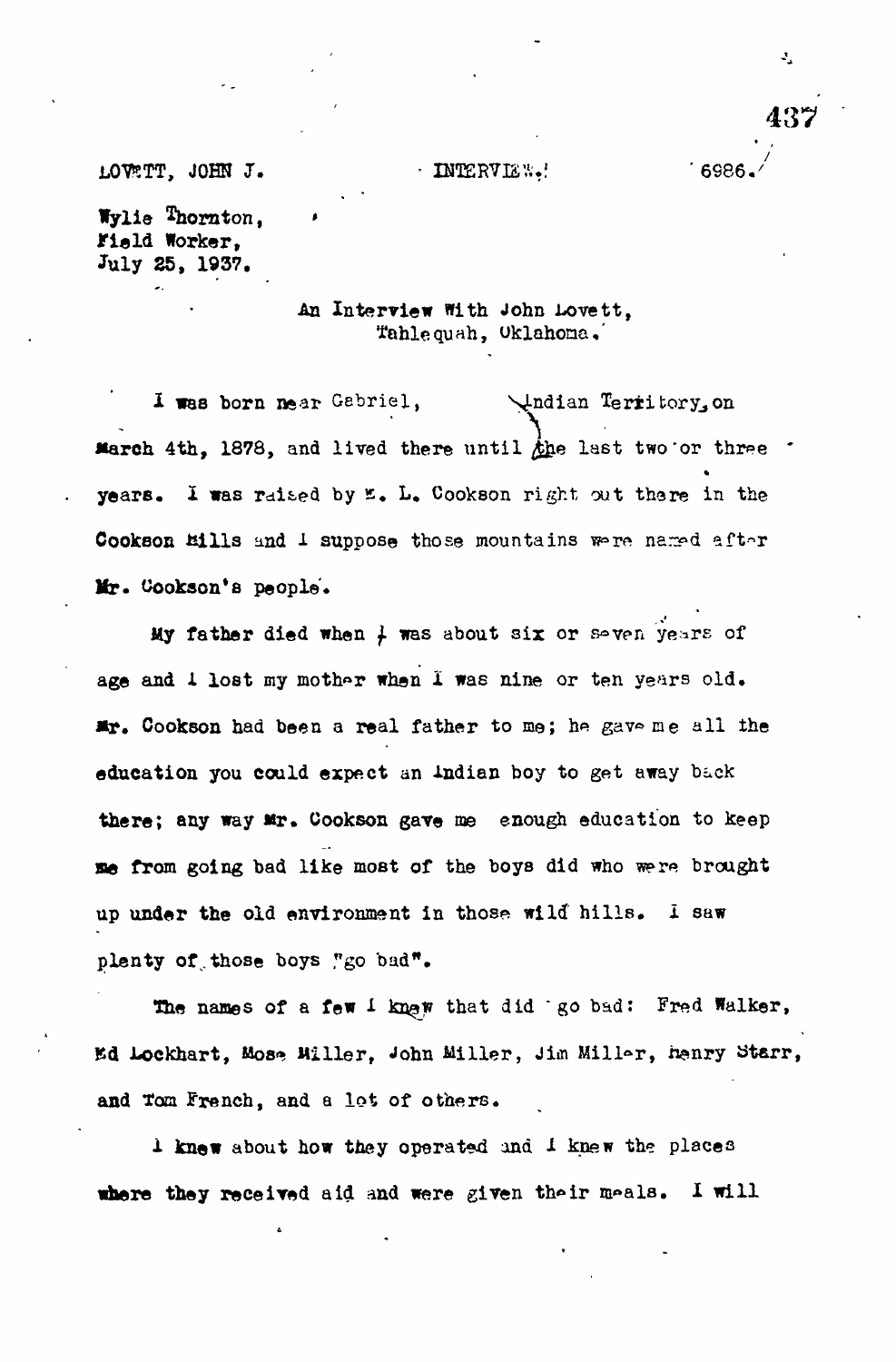LOVSTT, JOHN J. (1988) . INTERVIEW. 6986.

**1NTERVI**<br>
-2-

438

mention one place where fred walker and Ed Lockhart hid when they saw that they would have to hide or get caught. Not too near to Standing Rock there is a hole in the ground right out in the open, and only a few sumach bushes grow there around the mouth of this very strange hole in the earth. Once when the officers were railly gone, Fred Walker came out of this hole and he had forgotten his coat in there and we had to go back in this cave and get it w

## SCHOOLS.

I attended my first school at/White Uak. This was a full blood indian school operated by the indian uepartment and that first school that I remember was tuught by a white man but his wife was an Indian and his name was Ewers and he had two boys of his own named Emmett and John, and one day a very dangerous snake bit one of these boys on the knoe and 1 helped pull it off of him.

An Indian doctor cured that boy; this indiin doctor's name was Lewis and he was a full blood. Wr. Lewis used some kind of roots on this bite and this boy suffered very little **y** from the result...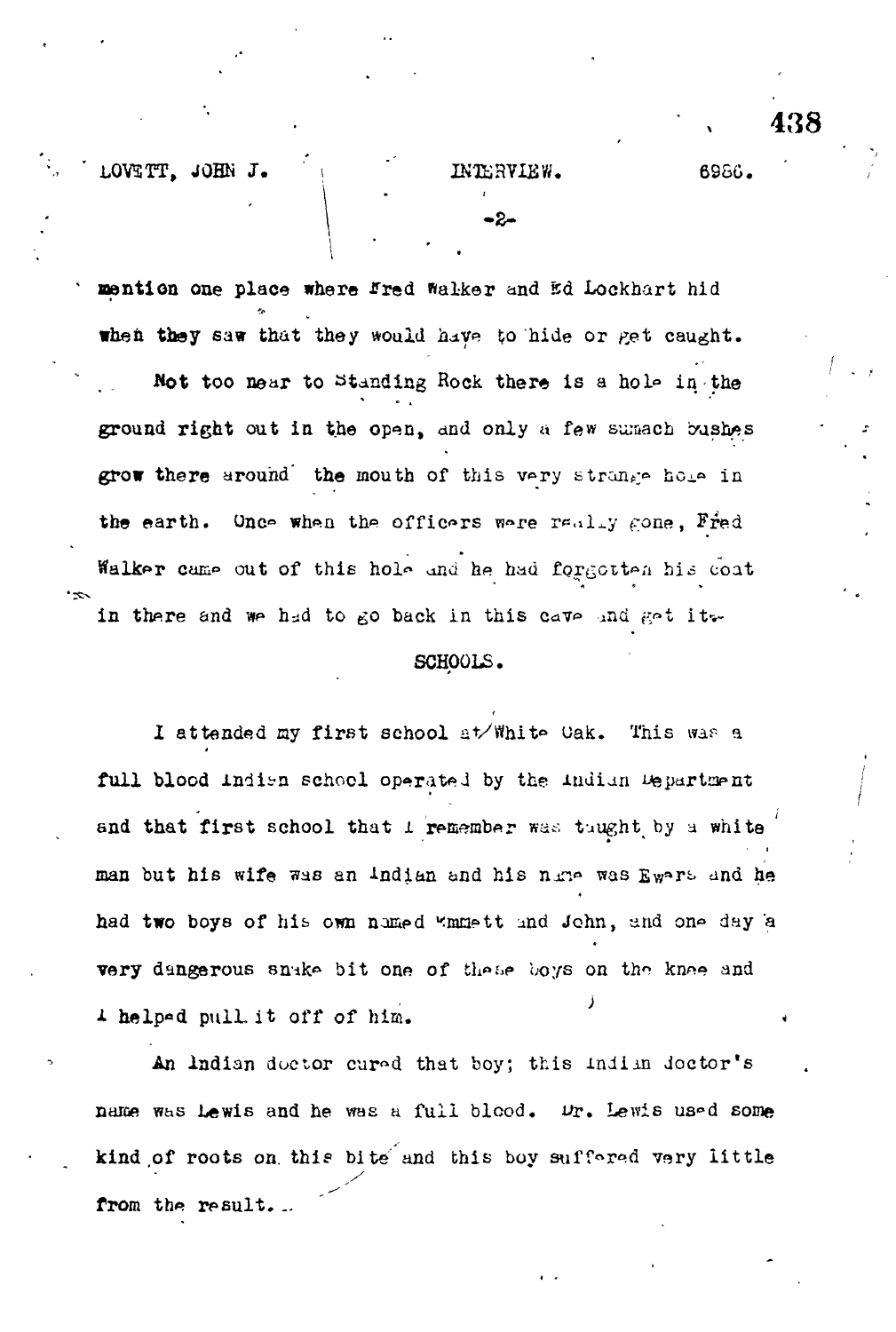JOHN J. LOVETT.

 $-3-$ 

 $\perp$  attended the White Oak achool for four or five years; it was located right where Qualls is now located. Qualls is the new nume for this location and then after that  $t$ attended the Warfield school. Mr.  $\sharp$ . F. Rosreed was the teacher of the Garfield school. He was a white man but his wife was en indian; she was / relative of Dick Downingburg.

No whites were allowed to attend those inclus schools at that time, and the principal subjects taught were spelling, reading, writing and arithmetic, no English. Later, I attended the Cherokee National Male Seminary here in Tahlequas.  $\mathbf{I}$ graduated in the olass of 1900. There were caly four in the William R. Harris, Dewitt Clayton Lipe, and James M. class. Crutchfield and I.

Mr. Robert Garett was our superintendent at that time. I taught school during 1927 and '28 under County Superintendent Bill Uhørmley of Cherokee County. I taught the Seller's School in District Number 79, and 1 was appointed county clerk for the unexpired term of Arch Spears at his death in the year 1914. The rest of my life 1 have seen stock all over the mountainous country to the south of us. I know every fox

6986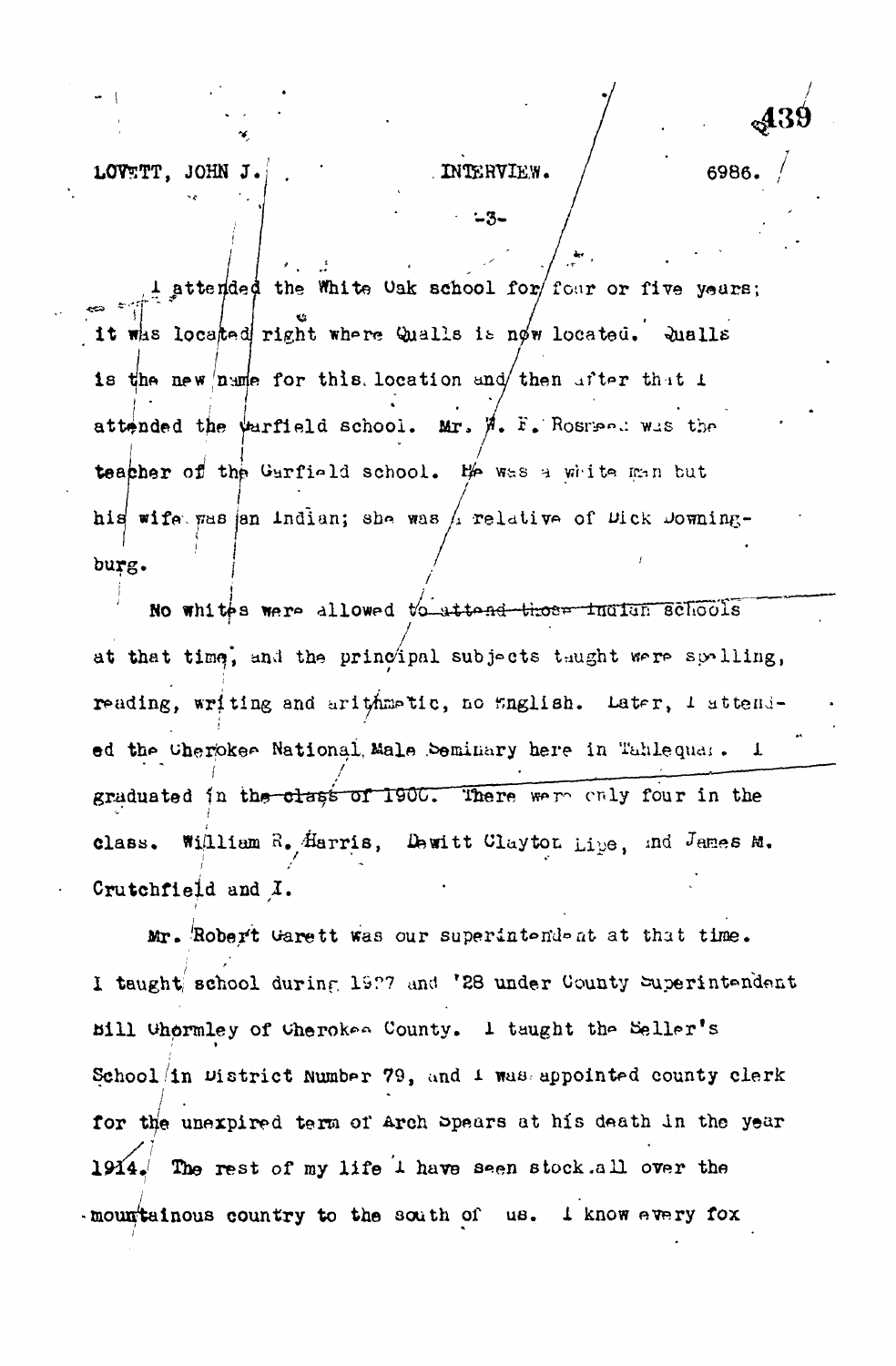INTERVIEW

hole and every bluff and hide-out of the Cookson Hills. in 1930 1 had in the Cookson Hills two hurdred and forty white-faced cattle, mostly cows, ninteen aules, three cow ponies for round-ups and four marss but 1 lost my profit when the crash came.

I had two hundred acres in cultivation on my wife's place, together with my own. all together we owned and controlled over five hundred heres of that mountain land..

## ESDICINE.

contracted a very acute case of dropsy when I was, about two lve years of dee. It developed so fust that I was seriously sick before 1 realized it.

the white doctor was called from town and he got out there just in time to tap me and prevent the water from flooding my heart. I remember that my arms stood out from my body 1 was so swollen; this tapping was kept up every few days and finally the indian Herb man was called after the local physicians and some medical company in Atlanta, Georgia, had been consulted. The Indian doctor asked me to, have faith in him and to do his bidding without doubting. ... was ready to try anything and he took me with him one

6986.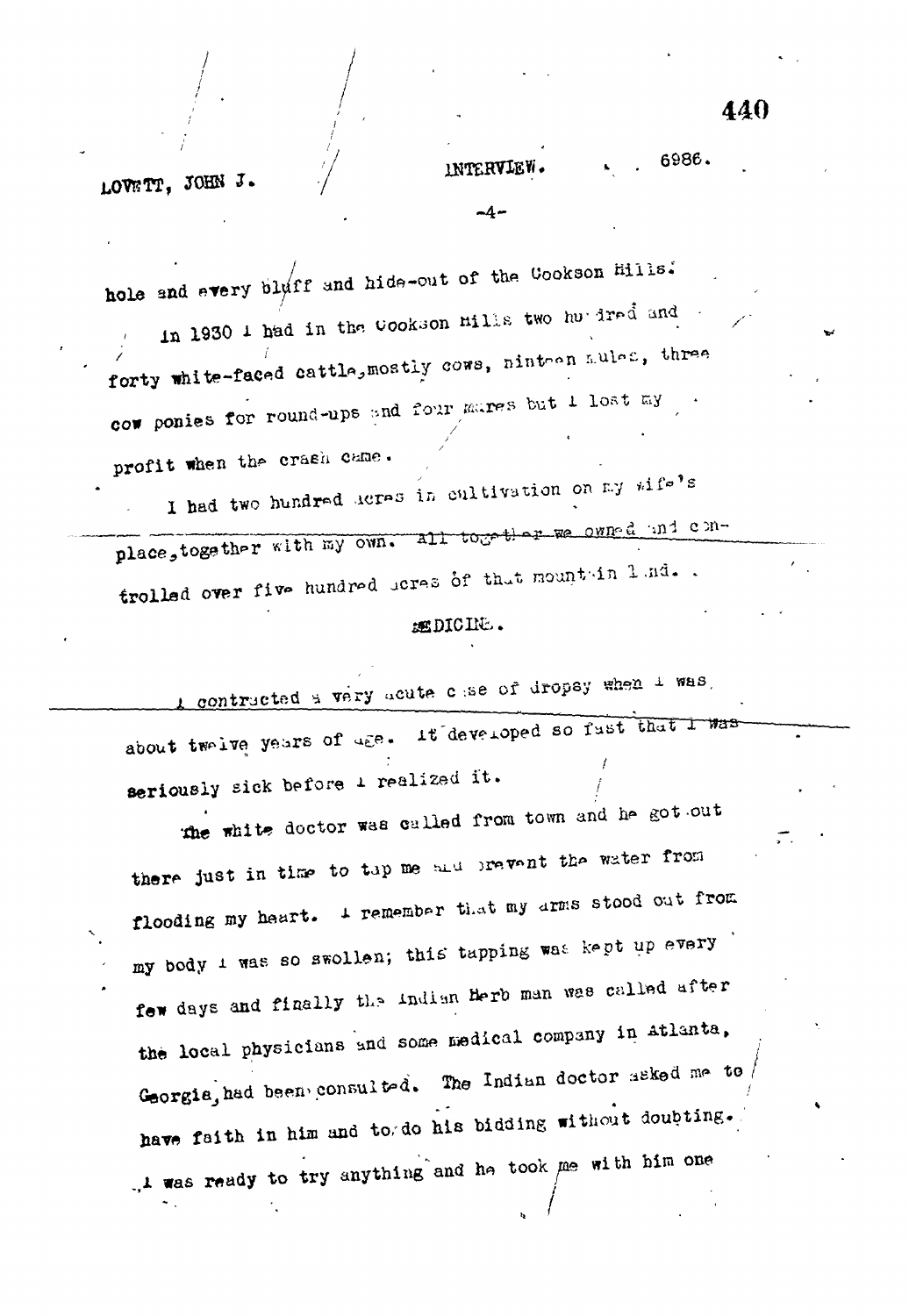LOVETT, JOHN J.

6966.

-5-

early morning. We started out through the woods and finally reached a hollow stump with rain-water in it and with many wiggle thile in the water. This indian doctor had told me to lean over this stamp and used his nand to bathe my head with this water. He gave my hear a good soaking, then hunted up some gripe vines, gathered is bundle of them and burned them on a fire. Then he used the ushes of those grape vines ind put a small-amount in a glash of water which  $1$  drank and in ten days  $1$  was well. at that time people were beginning to plow up gardens for early planting, so I was beginning to feel "tops" so as I had to do something, I pitched in a crop with my foster futher and we made thig crop of corn that year and I have never fold a single symptom of that disease since. That good indian Herb doctor is land now.

## CHURCHES.

We had a few indian preachers and their numes were: Soldier Tollen, Johnson Spade and wharley rodder. Of all the Andian preachers 1 ever heard Johnson Spade made the greatest impression on me and I shall never forget how